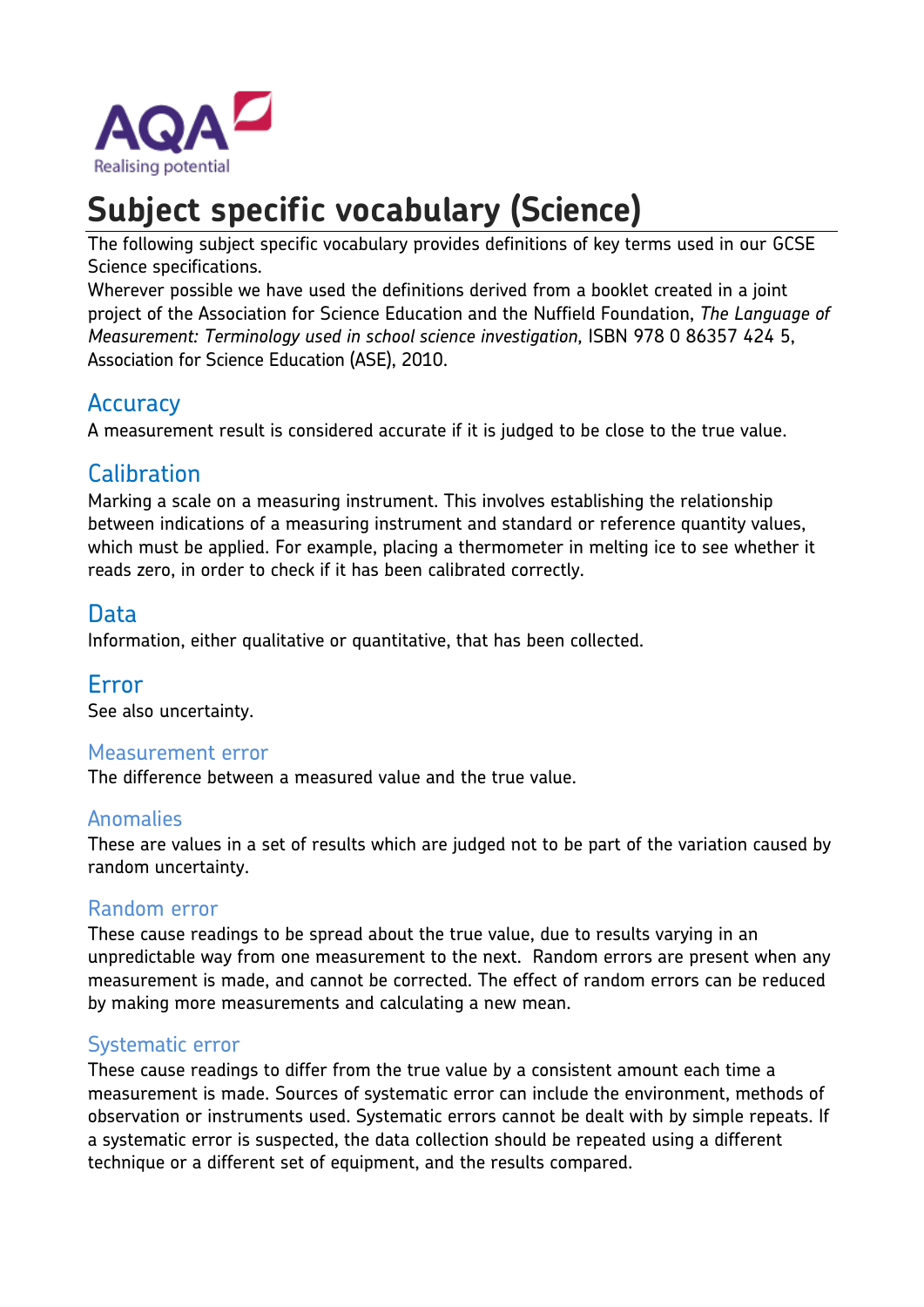### Zero error

Any indication that a measuring system gives a false reading when the true value of a measured quantity is zero, eg the needle on an ammeter failing to return to zero when no current flows. A zero error may result in a systematic uncertainty.

## **Evidence**

Data which has been shown to be valid.

# Fair test

A fair test is one in which only the independent variable has been allowed to affect the dependent variable.

## **Hypothesis**

A proposal intended to explain certain facts or observations.

## Interval

The quantity between readings, eg a set of 11 readings equally spaced over a distance of 1 metre would give an interval of 10 centimetres.

# Precision

Precise measurements are ones in which there is very little spread about the mean value. Precision depends only on the extent of random errors – it gives no indication of how close results are to the true value.

# Prediction

A prediction is a statement suggesting what will happen in the future, based on observation, experience or a hypothesis.

## Range

The maximum and minimum values of the independent or dependent variables; important in ensuring that any pattern is detected. For example a range of distances may be quoted as either: 'From 10 cm to 50 cm' or 'From 50 cm to 10 cm'.

## Repeatable

A measurement is repeatable if the original experimenter repeats the investigation using same method and equipment and obtains the same results. Previously known as reliable.

# Reproducible

A measurement is reproducible if the investigation is repeated by another person, or by using different equipment or techniques, and the same results are obtained. Previously known as reliable.

# Resolution

This is the smallest change in the quantity being measured (input) of a measuring instrument that gives a perceptible change in the reading.